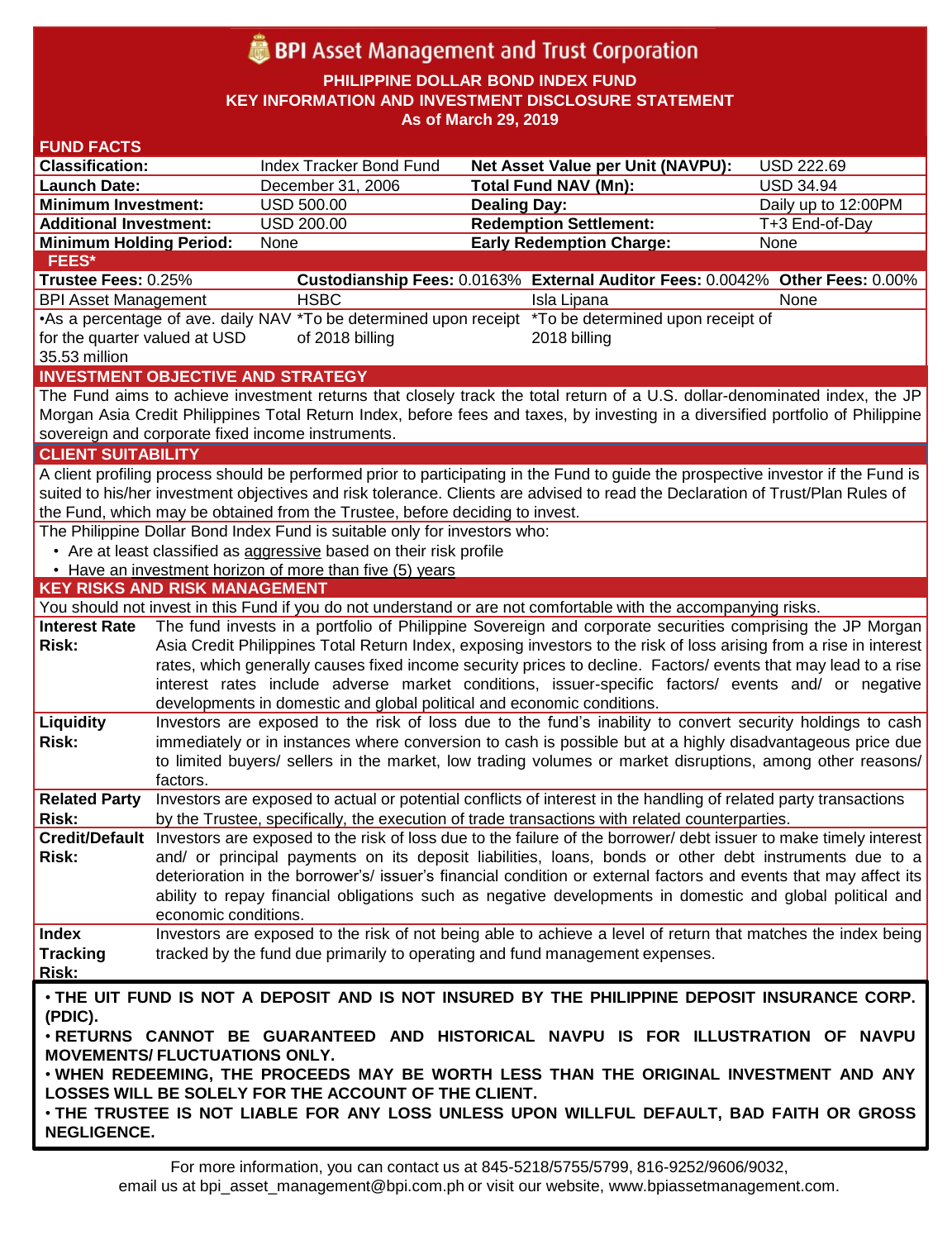## **FUND PERFORMANCE AND STATISTICS AS OF MARCH 29, 2019**

(Purely for reference purposes and is not a guarantee of future results)



**Fund 2.24 5.31 6.58 6.74 8.38 122.69 Benchmark** 2.25 5.41 6.80 7.11 9.52 133.58

\*Benchmark is the JP Morgan Asia Credit Philippines Total Return

**Fund 6.74 3.90 2.72 3.33 4.70 6.75 Benchmark** 7.11 4.16 3.08 3.80 5.20 7.17

**Fund 5.31 -0.73 5.85 2.96 3.41 10.75 Benchmark** 5.36 -0.61 6.36 3.53 3.97 11.47

**1 mo 3 mo 6 mo 1YR 3YRS S.I.<sup>2</sup>**

**1YR 2YRS 3YRS 4YRS 5YRS S.I.**

**YTD 2018 2017 2016 2015 2014**

| <b>NAVPU over the past 12 months</b>   |        |  |  |  |  |
|----------------------------------------|--------|--|--|--|--|
| Highest                                | 222.69 |  |  |  |  |
| Lowest                                 | 204.24 |  |  |  |  |
| <b>STATISTICS</b>                      |        |  |  |  |  |
| <b>Weighted Ave Duration (Yrs)</b>     | 7.31   |  |  |  |  |
| Volatility, Past 1 Year (%) 3          | 2.32   |  |  |  |  |
| Port. Weighted Yield to Maturity (%)   | 3.60   |  |  |  |  |
| <b>Current Number of Holdings</b>      | 46     |  |  |  |  |
| Tracking Error (3-Yr) <sup>4</sup> (%) | 0.25   |  |  |  |  |

<sup>1</sup>Returns are net of fees.

<sup>2</sup>Since Inception

<sup>3</sup>Measures the degree to which the Fund fluctuates vis-à-vis its average return over a period of time.

<sup>4</sup>Measure of deviation between the Fund's return and benchmark returns. A lower number means the Fund's return is closely aligned with the benchmark. 5 Includes accrued income, investment securities purchased, accrued expenses, etc.

\*Declaration of Trust is available upon request through branch of account.

| <b>PORTFOLIO COMPOSITION</b>                        |           | <b>TOP TEN HOLDINGS</b> |                 |           |
|-----------------------------------------------------|-----------|-------------------------|-----------------|-----------|
| <b>Allocation</b>                                   | % of Fund | <b>Name</b>             | <b>Maturity</b> | % of Fund |
| Government                                          | 67.43     |                         |                 |           |
| Corporates                                          | 29.91     | RoP Bonds               | 2/2/2030        | 8.77      |
| Cash                                                | 0.39      | <b>RoP Bonds</b>        | 1/14/2031       | 7.31      |
| Time deposits and money market                      | 1.57      | RoP Bonds               | 3/16/2025       | 6.97      |
| Other receivables - net of liabilities <sup>5</sup> | 0.70      | RoP Bonds               | 2/2/2042        | 5.23      |
| <b>Maturity Profile</b>                             |           | RoP Bonds               | 10/23/2034      | 5.09      |
| Cash and Less than 1 Year                           | 3.25      | RoP Bonds               | 3/1/2041        | 4.91      |
| Between 1 and 3 Years                               | 9.30      | RoP Bonds               | 1/20/2040       | 4.21      |
| Between 3 and 5 Years                               | 20.46     |                         | 2/1/2028        |           |
| Between 5 and 7 Years                               | 15.07     | <b>RoP Bonds</b>        |                 | 3.96      |
| Between 7 and 10 Years                              | 11.34     | RoP Bonds               | 3/30/2026       | 3.79      |
| More than 10 Years                                  | 40.58     | <b>RoP Bonds</b>        | 1/14/2029       | 3.59      |
|                                                     |           |                         |                 |           |

## **RELATED PARTY TRANSACTIONS\***

**CUMULATIVE PERFORMANCE (%) <sup>1</sup>**

Index

**ANNUALIZED PERFORMANCE (%) <sup>1</sup>**

**CALENDAR YEAR PERFORMANCE (%) <sup>1</sup>**

The Fund has investments and trade transactions with BPI Asset Management and Trust Corporation (BPI AMTC):

Ayala Corporation - USD 0.69 million Bank of the Philippine Islands – USD 0.55 million

Investments in the said outlets were approved by the BPI AMTC's Board of Directors. Likewise, all related party transactions are conducted on an arm's length and best execution basis and within established limits.

\* Related party in accordance with BPI AMTC's internal policy.